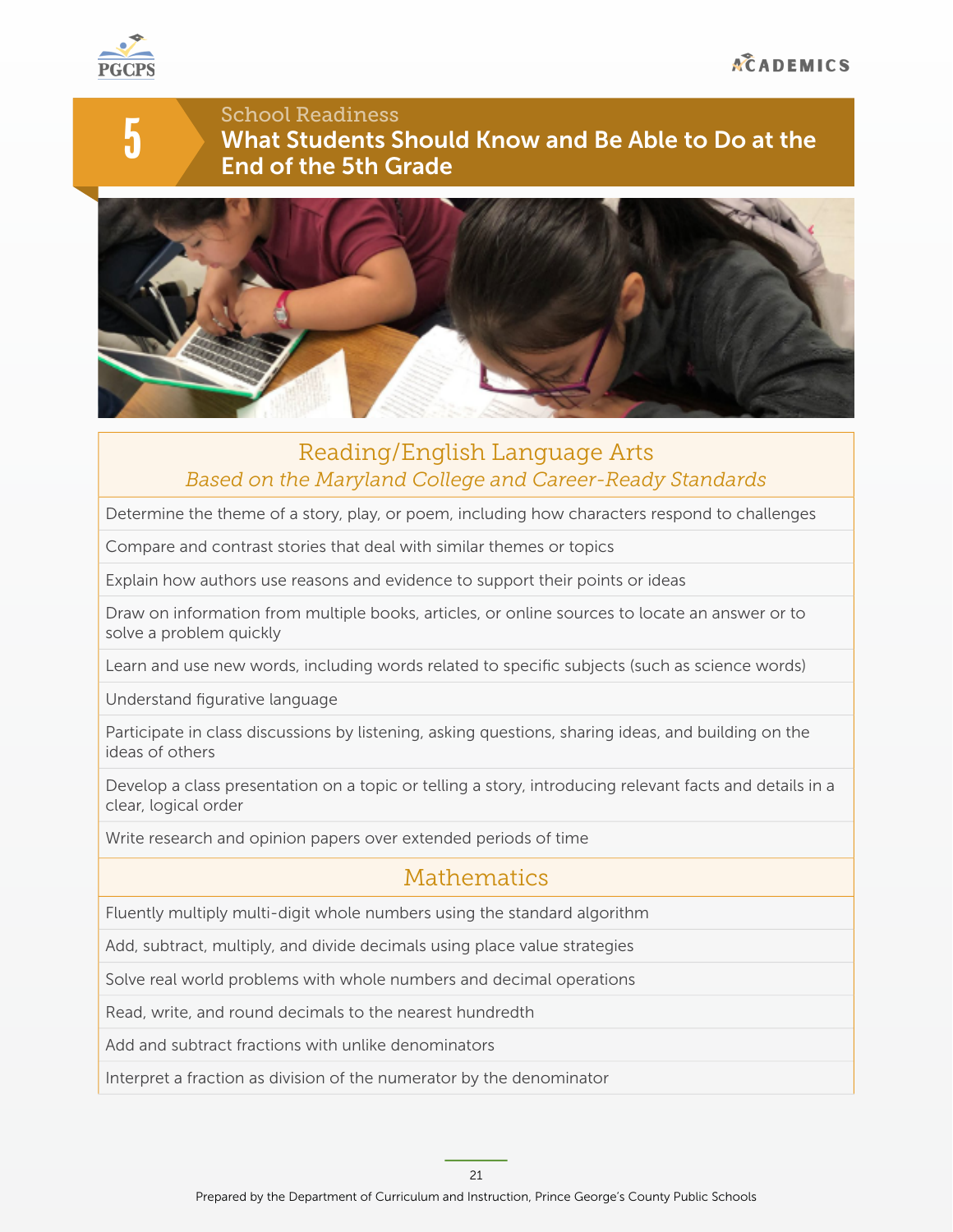

5

# School Readiness What Students Should Know and Be Able to Do at the End of the 5th Grade



Evaluate numerical expressions with parentheses, brackets, or braces and writing and interpreting simple expressions with  $(+, -, x, \div)$ 

Generate numerical patterns with two rules, describe and extend the pattern to formulate rules

Apply knowledge of multiplication to multiply fractions and find the area of a rectangle with fractional side lengths

Solve real world problems involving volume

### Science

#### *Next Generation Science Standards (NGSS)*

Students should be able to use the 3-Dimensions of the NGSS (Science and Engineering Practices, Disciplinary Core Ideas, and Cross-Cutting Concepts) to unpack and explain relevant grade-level phenomena

Compare the Sun's brightness to other stars' in regards to distance from Earth

Reveal patterns of shadows and seasonal appearances of stars in the night sky

Develop a model to describe ways the geosphere, biosphere, hydrosphere, and atmosphere interact

Graph the amounts and percentages of water and fresh water distributed on Earth

Measure and graph quantities to provide evidence that the total weight of matter is conserved

Develop a model to describe the movement of matter

Use models to describe where the energy in animals' food originates

Reveal patterns of shadows and seasonal appearances of stars in the night sky

Plan and carry out fair tests with controlled variable to improve a model